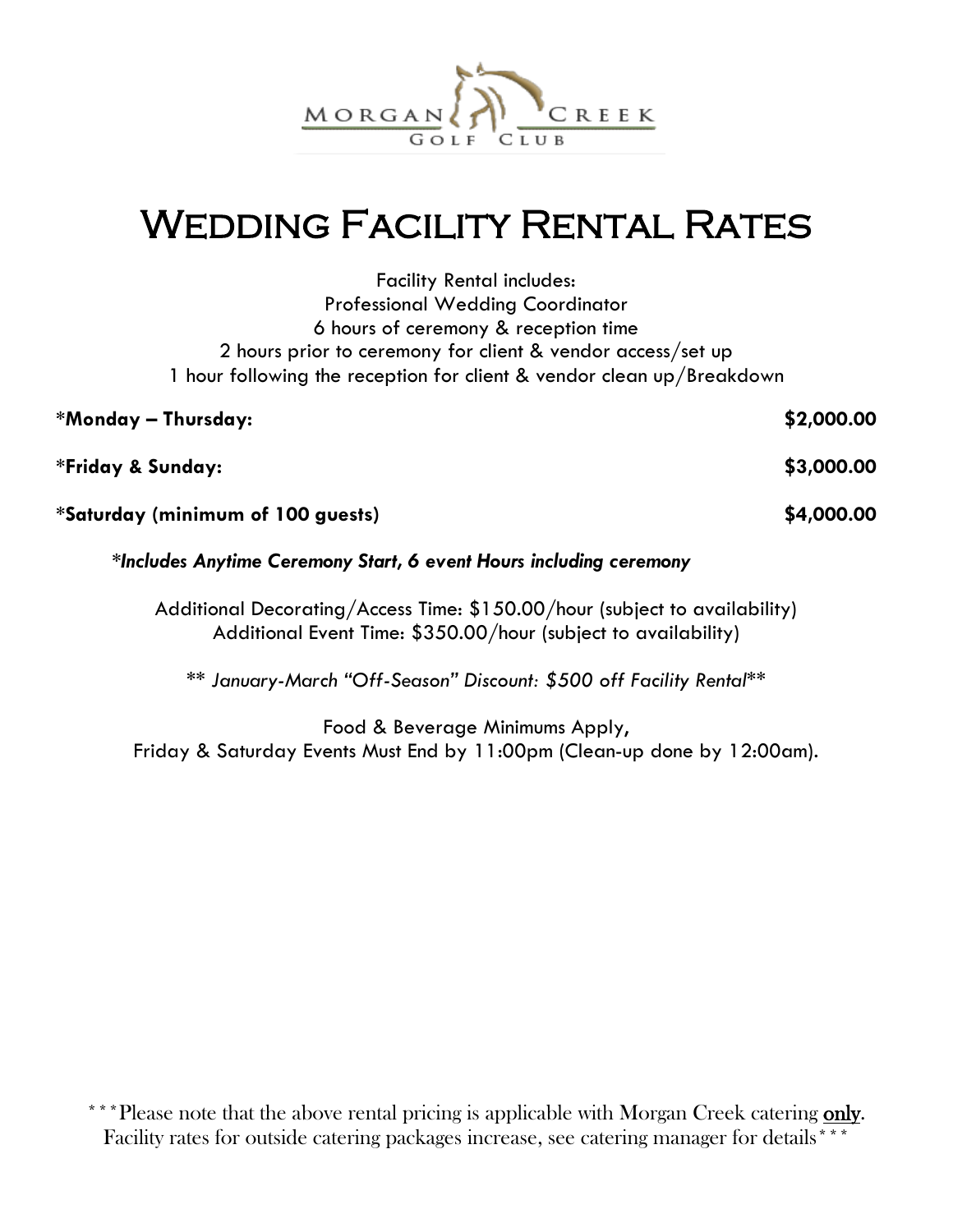

#### Ceremony & Reception Set Up Provided by Morgan Creek Staff

Round 72" Tables that seat up to 10 guests Mahogany Chiavari Chairs with Ivory Cushions Floor Length Linens (with full price room rental) and Napkins at each setting (4) Battery Powered Votives per round table All glassware, flatware and china Dance Floor Additional tables and linens needed (cake, gift, etc.)

**Decorations and Décor are the responsibility of the client to provide and set up.**

#### SPECIALTY LINENS

Additional colors/fabrics and patterns are available, please speak with you Catering Manager for further details on pricing and product availability.

#### **DESSERT**

You are welcome to bring a Wedding cake or sweets of your selection from a bakery of your choice. The Morgan Creek Staff will cut and serve your cake complimentary.

#### Beverages

All Menus Include Pre-Set Water at each place setting Self- Serve Beverage Station consisting of Water, Lemonade, Ice Tea & Coffee All alcohol is purchased and distributed through Morgan Creek **ONLY**.

## **HOURS**

Your reception MUST conclude by 11:00pm due to the closeness of many homes in our Morgan Creek community

## DECOR

You may NOT use nails, tacks, command strips on wall. Blue painters tape is ok. Any and all real wax candles must be enclosed in a glass container.

We do have some rental on hand – please see your wedding specialist for more details.

#### **WEATHER**

We are lucky enough to have a covered wedding gazebo however should it be too cold or a side rain the alternative ceremony location depending on size of wedding guests is to do a split room or tableside ceremony

#### **RESERVATIONS**

Event booking require a signed contract and deposit. The deposit amount is equal to the Facility Rental and will be applied to your event. Deposits are non-refundable.

#### Rehearsals

One Hour of Rehearsal Time is scheduled with the Morgan Creek Event Manager On the Thursday before the wedding, Pending Events.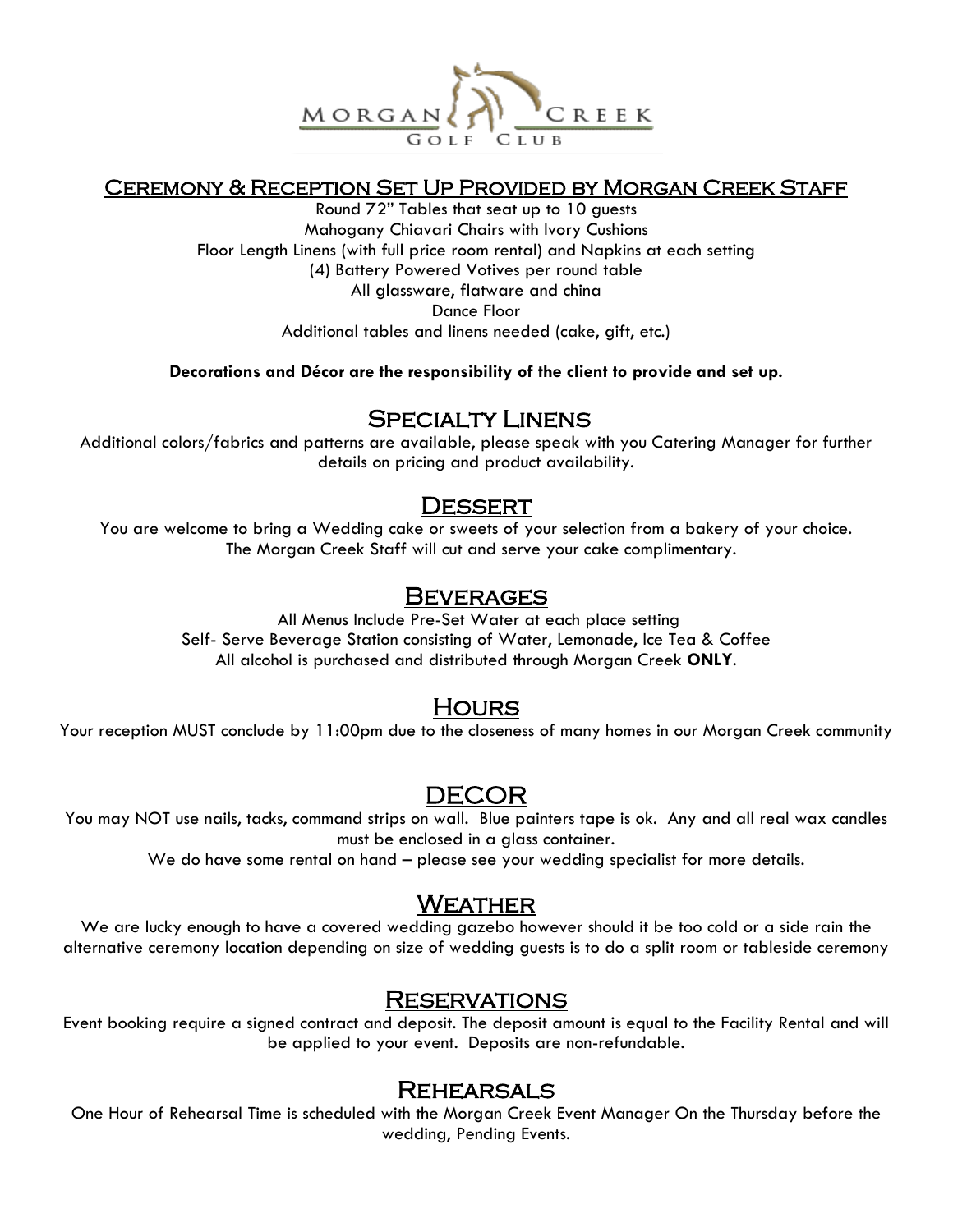

## Buffet Dinner Wedding Packages

All packages include the following:

Assorted Rolls and Butter

Lemonade, Ice Tea, Coffee, & Water

Complimentary Cake Cutting

#### My LOVE  $$36++$

One Appetizer Selection One Salad Selections Two Accompaniment Selections Two Entrée Selections (1 meat & 1 vegetarian entrée) Salmon an extra \$3 per person

## I Do \$42++

Two Appetizer Selections Two Salad Selections Three Accompaniment Selections Two Entrée Selections Champagne Toast & Sodas Included

## Happily Ever After \$48++

Four Appetizer Selections Two Salad Selections Three Accompaniment Selections Three Entrée Selections (2 meat & 1 vegetarian entrée) Champagne Toast & Sodas Included Chef Attended Carving Station with Dinner

(++) All food and beverage is subject to Service Charge of 20% and applicable State Sales Tax

Please inquire with our catering manager for any menu customizations or changes, as we are happy to specially design your dream wedding menu with you!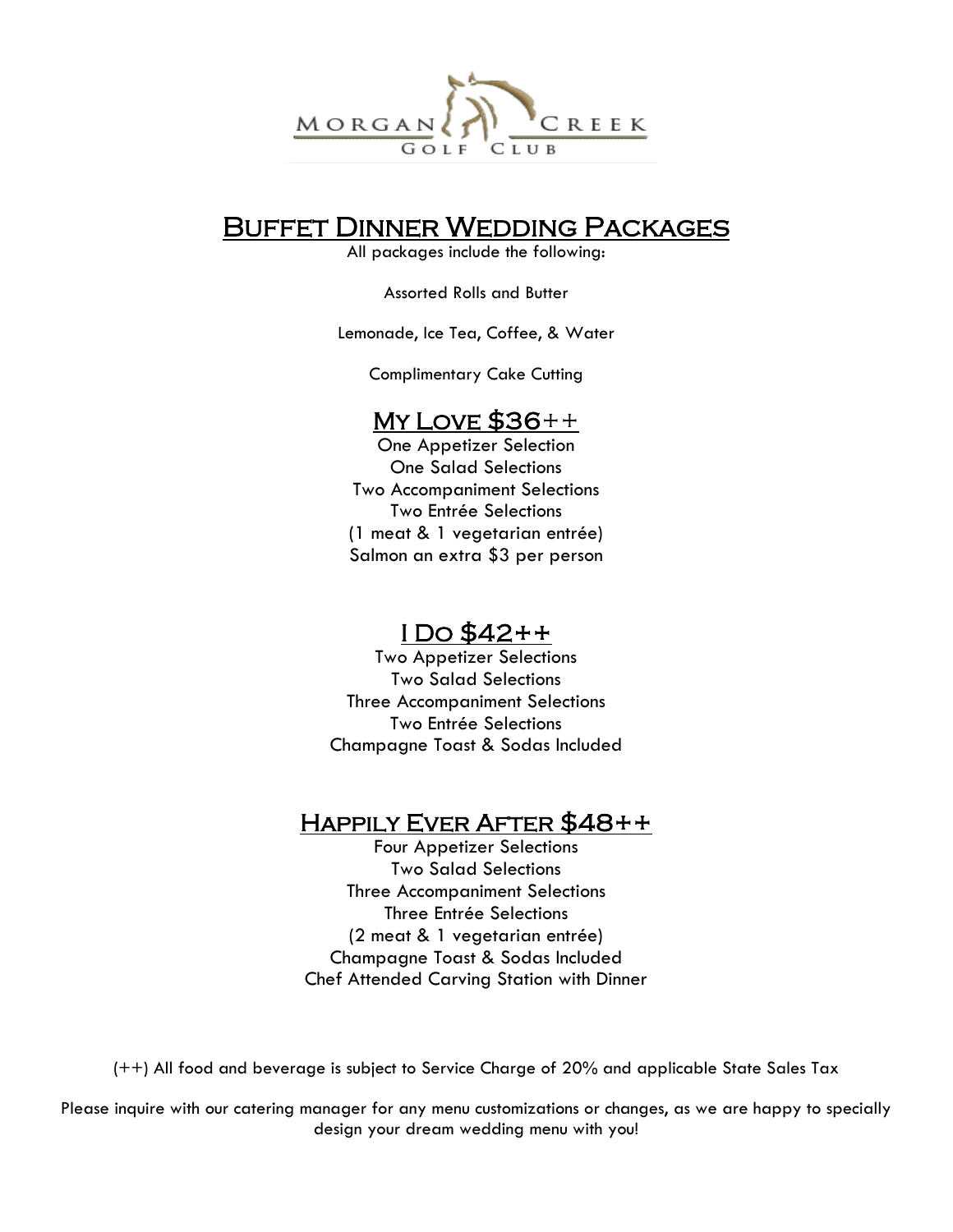

## Buffet Wedding Menu Selections

#### **APPETIZERS**

See Appetizer Options, exclusions Apply \*

#### **SALADS**

#### **Classic Caesar Salad**

**House salad**: Mixed Greens with Cherry Tomatoes, Cucumbers, Carrots, Shredded Cheddar Cheese with Balsamic Vinaigrette and Ranch Dressings

**Strawberry Salad:** Fresh Spinach with Fresh Sliced Strawberries, Gorgonzola Cheese, Diced Bacon and tossed with Strawberry Vinaigrette

**Spinach Salad**: Fresh Spinach with Diced Bacon, Diced Egg and Mandarin Orange Segments and tossed with Balsamic Vinaigrette

**Morgan Salad**: Mixed Greens with Sliced Fresh Apple and Feta Cheese and tossed with Citrus Vinaigrette

#### **ACCOMPANIMENTS**

Rice Pilaf, Jasmine Rice, Au Gratin Potatoes, Garlic Mashed Potatoes Roasted Herbed Red Potatoes, Chef's Seasonal Vegetable Medley, Chipotle Lime Red Quinoa & Jasmine Rice with Roasted Vegetable blend Flame Roasted White Corn with Poblano Peppers Penne Pasta with (choose one of the following sauces) Basil Pesto, Alfredo or Marinara Sauce

## <u>ENTRÉES</u>

Portobello Mushroom Filled Ravioli topped with Mushroom Cream Sauce

Grilled Chicken Breast with the choice of the following sauces: Marsala, Lemon Caper Sauce, Sun Dried Tomato Cream Sauce or BBQ

Roasted Pork with Sweet Maple Glace and Pineapple Chutney

Herb Crusted and Marinated Tri Tip with Demi-Glace

Salmon Filet with a Citrus Beurre Blanc

Add on Filet Mignon for an additional \$7.00++ per person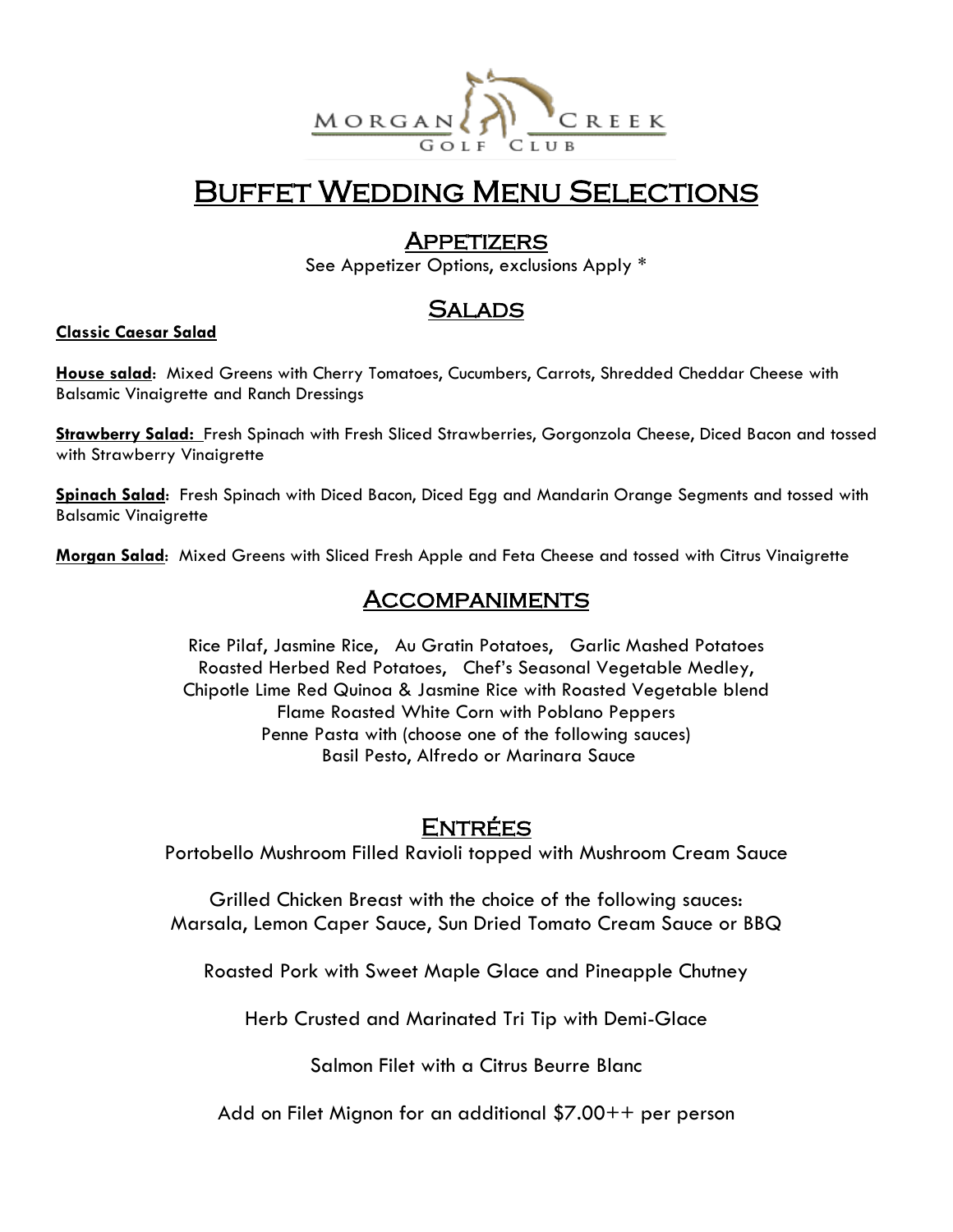

## Plated Dinner Menus Selections

Include the following:

Assorted Rolls & Butter

One Salad Selection for all guests

Maximum of (3) Entrée Choices Served with Chef's Selection of Seasonal Vegetable and Accompaniment

Lemonade, Ice Tea & Coffee Beverage Station

Complimentary Cake Cutting Service

## **APPETIZERS**

Your Choice of Two Appetizers. See Appetizer Options, exclusions Apply

## Salad Course

One salad for entire group

#### **House Salad**:

Mixed Greens with Cherry Tomatoes, Cucumbers, Carrots, Shredded Cheddar Cheese, with Balsamic & Ranch Dressings

#### **Morgan Salad:**

Mixed Greens with Sliced Apple, Feta Cheese tossed, tossed with Citrus Vinaigrette

#### **Spinach Salad:**

Fresh Spinach with Diced Bacon, Mandarin Orange Segments, Diced Egg, tossed with Balsamic Vinaigrette

#### **Strawberry Spinach Salad:**

Fresh Spinach with Diced Bacon, Sliced Fresh Strawberries and Gorgonzola Cheese, tossed with Strawberry Vinaigrette

#### **Classic Caesar Salad**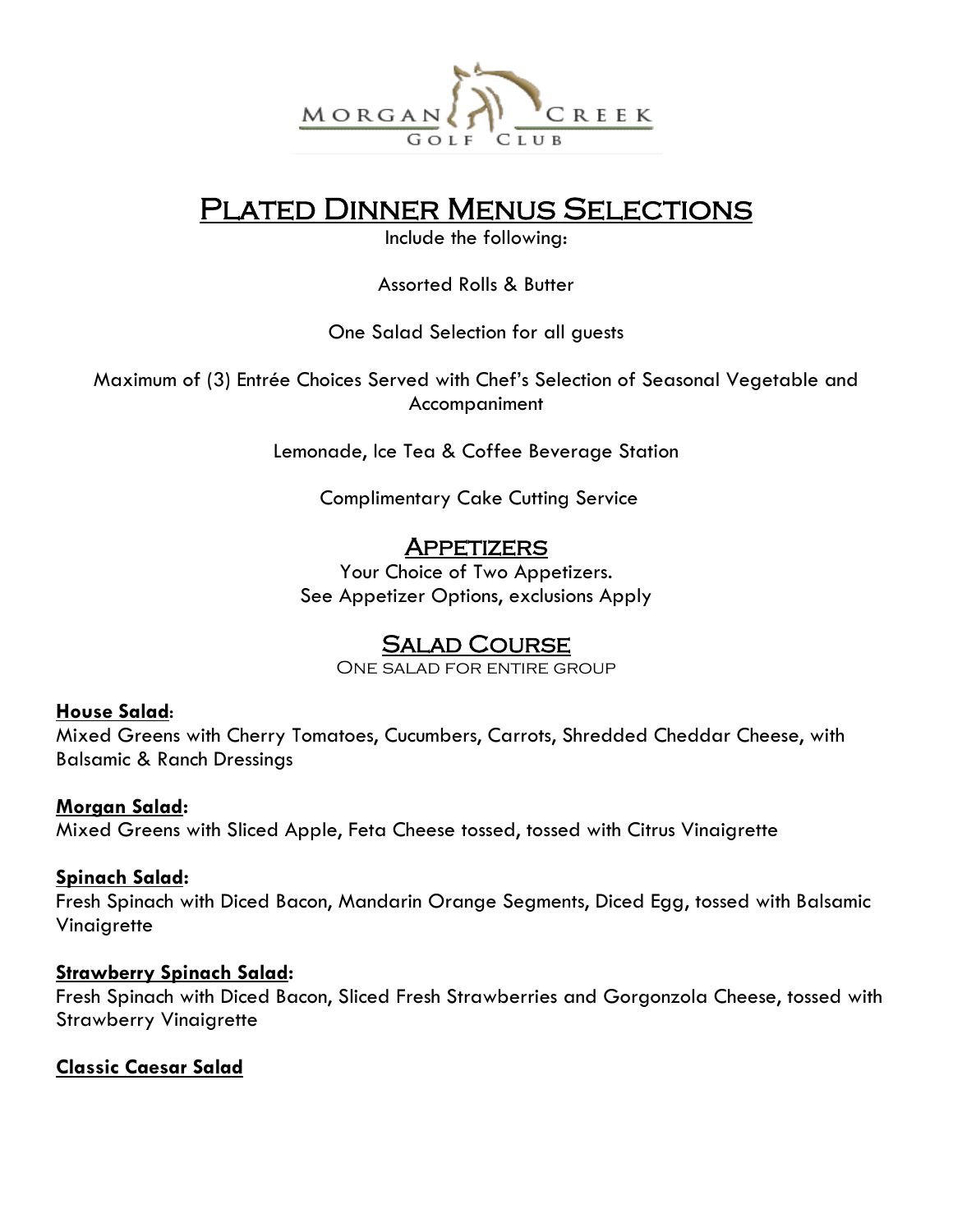

## Entrée Selections (Choose up to 3)

Grilled BBQ chicken breast \$40++

Grilled Chicken Breast with a Mushroom Marsala Sauce \$40++

Grilled Chicken Breast with Lemon Caper Sauce \$40++

Grilled Chicken Breast with Sundried Tomato Sauce \$40++

Roasted Pork Tenderloin with Sweet Maple Glace & Pineapple Chutney \$40++

Herb Crusted and Sliced Tri Tip topped with Demi Glace \$42++

## Vegetarian Meal Selections

Pasta Primavera with Vegetables \$32++

Cheese Tortellini with Choice of Sauce \$32++ Marinara, Basil Pesto, Alfredo or Sundried Tomato Cream Sauce

Portobello Mushroom Filled Ravioli with Mushroom Cream Sauce \$34++

Portobello Mushroom Filled with CousCous and Vegetable Ratatouille \$38++

**OR Combo Entrée Plate of 2 selections \$48**++ **(from the above selections)** ~~~~~~~~~~~~~~~~~~~~~~~~~~~~~~~~~~~~~~~~~~~~~~~~~~~~~~~~~~~~~~~~~~~~~~~~~~~~~~~~

Chicken Cordon Bleu \$42++

Bistro Filet Medallions with a Port Wine Reduction Sauce \$42++

Salmon Filet with Citrus Beurre Blanc \$44++

Filet Mignon with a Mushroom Demi-Glace \$46++

**OR Combo Plate of 2 selections \$58.00**++ **(from all of the above selections**)

(++) All food and beverage is subject to Service Charge of 20% and applicable State Sales Tax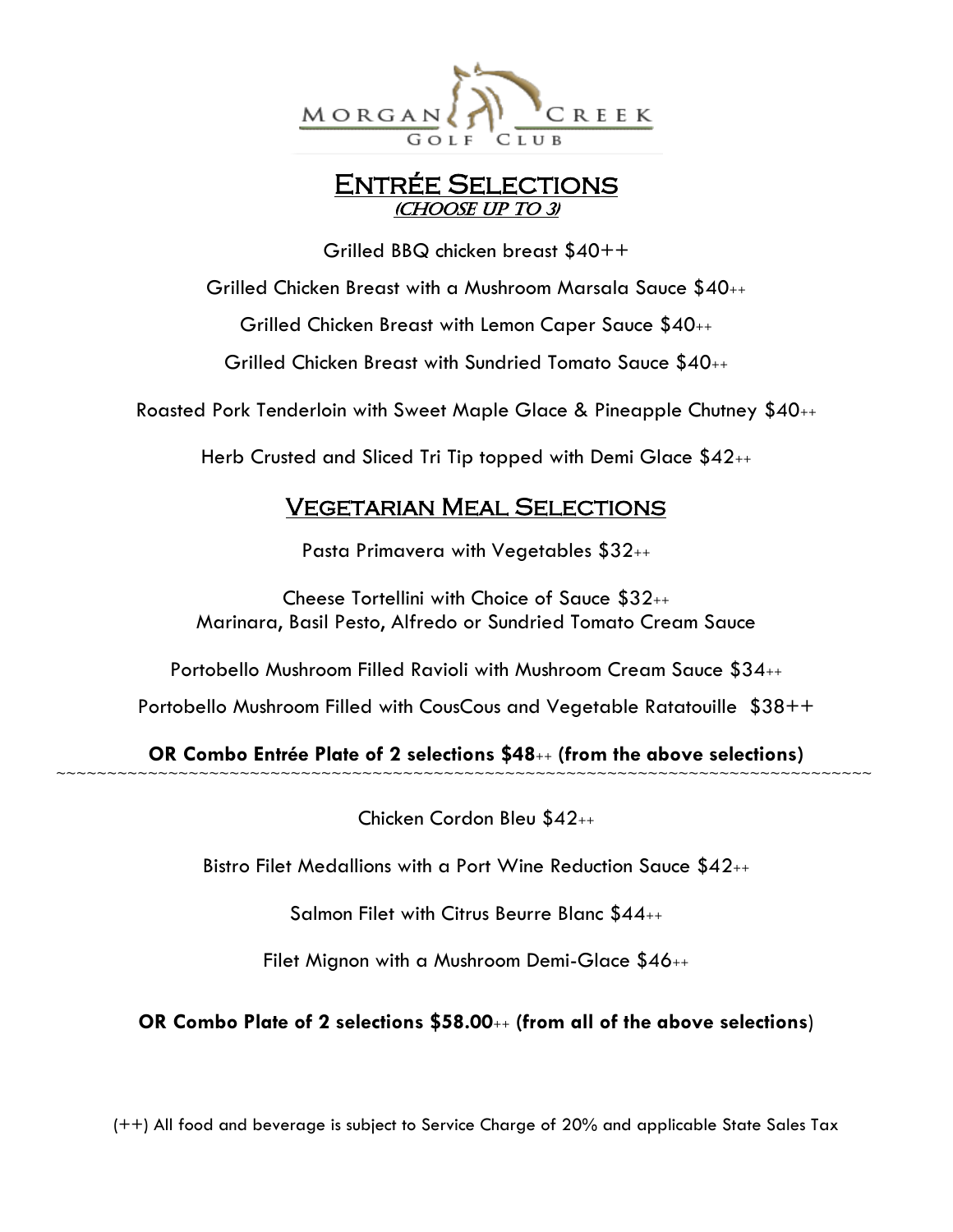

## Kids Meals

Plated Children's meals are available for guest's age 5-12 years old. Please select one meal selection for all kids' meals. Kids Meals are \$17.00++

(Please note that children aged 0-4 that need their own plate will be charged the above fee)

(Must order the same dish for ALL children) (2) Sliders with French Fries and Mandarin Oranges Hot Dog with French Fries and Mandarin Oranges Chicken Fingers and French Fries with Mandarin Oranges Macaroni & Cheese with Mandarin Oranges

**\*If you choose to have ANY child go through the buffet line the cost per child ½ price of adult buffet Pricing.** 

#### Vendor meals

Chefs Choice (Hot Meal) for Vendor \$25.00++ (If buffet includes Filet and additional \$7.00++ per vendor will be added)

(If buffet: vendors to go through Buffet – if plated chef's choice)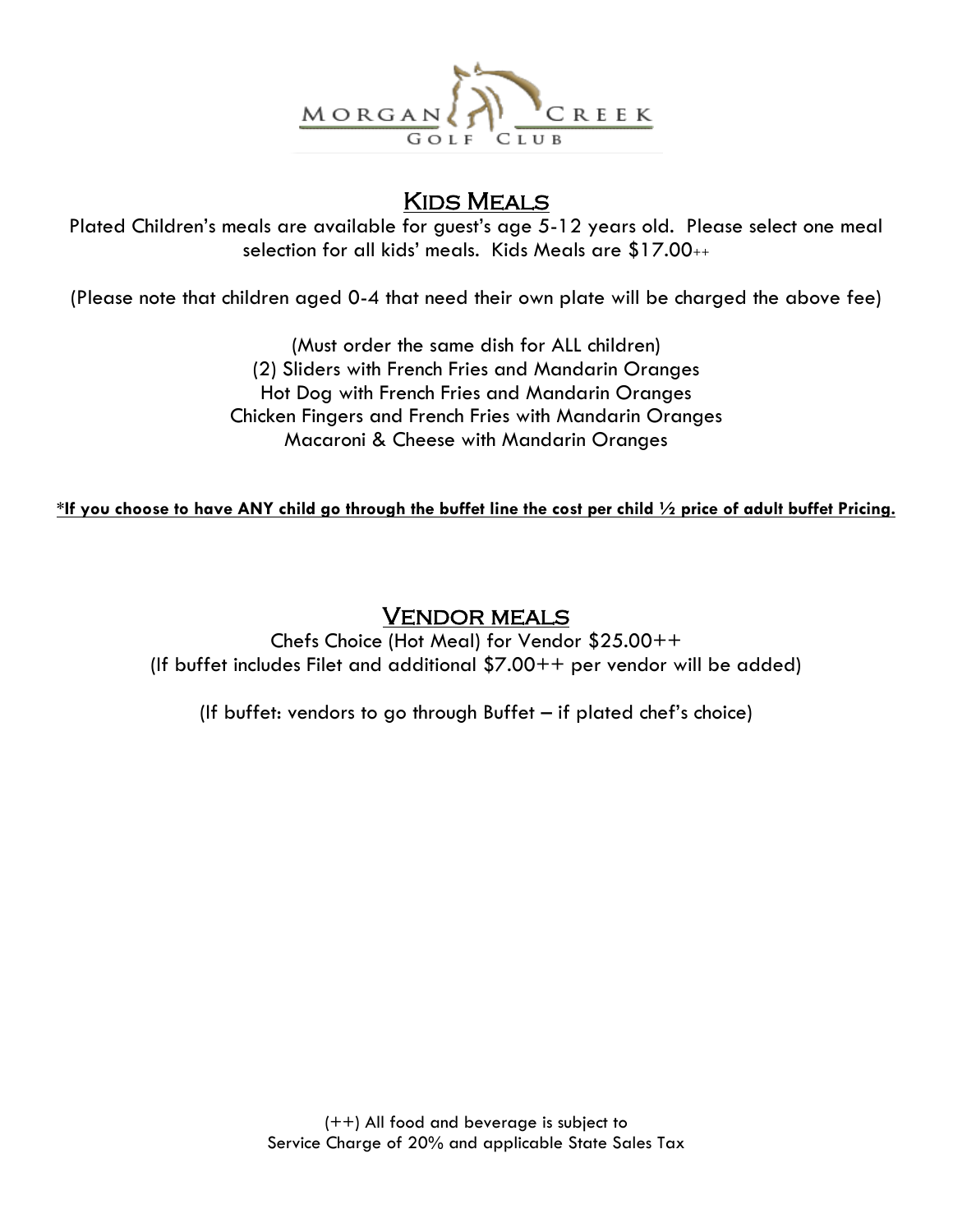

**(Minimum of 50 pieces per selection)**

*Pricing only applicable for additional appetizers beyond what is included in Dinner package*

| Crostini topped with your selection of one of the following: |                   |
|--------------------------------------------------------------|-------------------|
| Tomato, garlic and basil (Bruschetta)                        | $$2.50_{++}$ each |
| Roast beef, caramelized onions                               | $$2.50_{++}$ each |
|                                                              |                   |

Caprese Skewers – Cherry Tomatoes, Mozzarella, & Basil Skewers Drizzled with Balsamic Vinegar \$2.75++ Each

## **BUTLER PASSED HOT APPETIZER**

(Minimum of 50 pieces per selection)

| Mushroom caps stuffed with your selection of one of the following: |                   |  |  |
|--------------------------------------------------------------------|-------------------|--|--|
| Sausage, Herbs and Parmesan Cheese                                 | $$2.50_{++}$ each |  |  |
| Artichoke hearts, Cheese, Herbs and Fresh Olives                   | $$2.50_{++}$ each |  |  |
| Pork Filled Pot Stickers with Dipping Sauce                        | $$2.50_{++}$ each |  |  |
| Chicken Lumpia w/ Sweet Chili Sauce                                | $$2.75$ ++each    |  |  |
| Teriyaki Meatballs                                                 | $$2.75_{++}$ each |  |  |
| Coconut Prawns with Thai Chili Dipping Sauce                       | $$3.50_{++}$ each |  |  |
| Grilled Cheese & Tomato Soup Shooters*                             | $$3.50_{++}$ each |  |  |
| Hot Wings (Boneless option available)*                             | $$3.50$ ++each    |  |  |
| Ponzu Wings (Boneless option available)*                           | $$3.50_{++}$ each |  |  |
| Mini crab cakes topped with spicy aioli*                           | $$4.00_{++}$ each |  |  |
| Grilled bacon wrapped prawns*                                      | \$4.00++ each     |  |  |

\* Not Included with Dinner Packages, Supplemental Charge Applies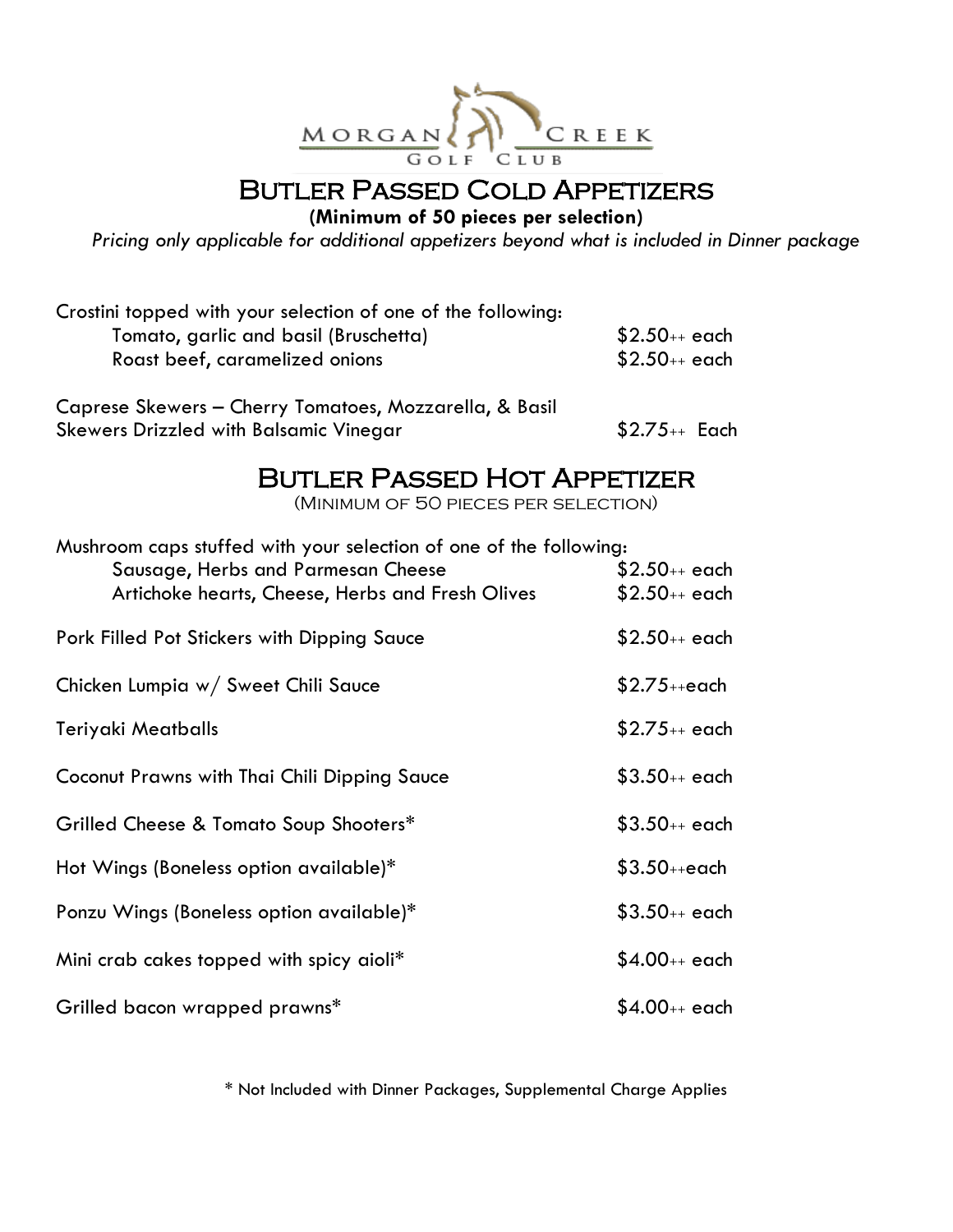

## STATIONED COLD APPETIZERS

*Pricing only applicable for additional appetizers beyond what is included in Dinner package*

| Vegetable Display with Ranch Dipping Sauce                                                                                | Serves: | $40 - 75p$<br>$$75.00++$ | 75-100p<br>$$130.00++$ |
|---------------------------------------------------------------------------------------------------------------------------|---------|--------------------------|------------------------|
| <b>Antipasto Platter</b>                                                                                                  |         | $$115.00++$              | $$170.00++$            |
| Assorted Domestic Cheese & Cracker Display<br>(Cheddar, Swiss & Pepperjack)                                               |         | $$125.00++$              | $$185.00++$            |
| Fresh Seasonal Fruit Display *                                                                                            |         | $$125.00++$              | $$185.00++$            |
| Gourmet Cheese board with nuts & Honey*<br>(Blue Cheese, Gouda, Fontina, Yellow Aged Cheddar & Grand Cru Reserve Gruyere) |         | $$150.00++$              | $$200.00++$            |

## **ACTION STATIONS**

Great for adding a fun element to the cocktail hour or Late Night Snack (Minimum of 25 guests)

**Potato "tini" Bar\*** \$3.50++ per person

Build your potato "tini" starting with creamy mashed potatoes and assorted toppings Toppings include: Diced bacon, Shredded Cheese, Sour Cream, Chives & butter

**Pasta "tini" Bar\*** \$4.50++ per person

Build your pasta "tini" with a selection meat filled ravioli, cheese tortellini and penne pasta and toppings

Sauces: Marinara, Basil Pesto, Creamy Alfredo

Toppings: Parmesan Cheese, Mini meatballs and sun-dried tomatoes

\* Not Included with Dinner Packages, Supplemental Charge Applies

## BEVERAGES:

Stationed Beverages are priced at 2 hours of service time

Hot Cocoa & Apple Cider Station  $$3.00$ <sub>++</sub>/Person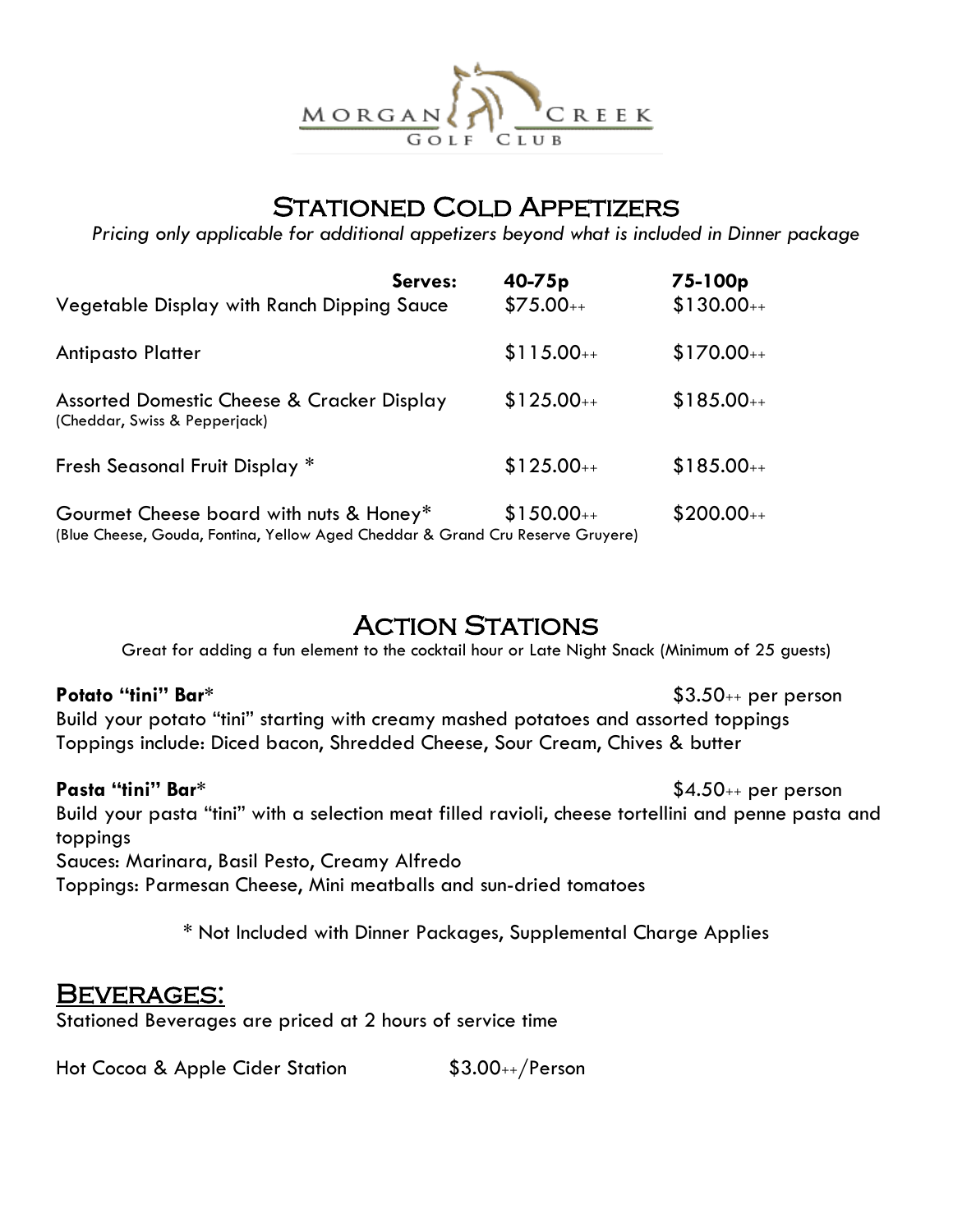

#### Bar Package Options

## Hosted Beer, Wine, Liquor and Champagne

(Hosted by client on per person, per hour basis)

|                                   | <b>HOUSE</b> | <b>CALL</b> | <b>PREMIUM</b> |
|-----------------------------------|--------------|-------------|----------------|
| First Hour (per person)           | $$10++$      | $$12++$     | $$14++$        |
| Second Hour (per person)          | $$8_{++}$    | $$10++$     | $$12++$        |
| Each Additional Hour (per person) | $$6 +$       | $$6++$      | $$8_{++}$      |

## Hosted Domestic & Import Beer, House Wine and Champagne

(Hosted by client on per person, per hour basis)

| First Hour (per person)           | $$10++$   |
|-----------------------------------|-----------|
| Second Hour (per person)          | $$6++$    |
| Each Additional Hour (per person) | $$5_{++}$ |

## Hosted On Consumption Bar Service

Hosted by client to a pre-determined dollar limit, **\$500++ Minimum**

Bottled Domestic and Premium Beer \$4.00-\$5.00++ Budweiser, Bud Light, Coors, Coors Light, Sierra Nevada, Corona, Blue Moon, Heineken, Stella, Newcastle, Lagunitas, 805 & Angry Orchard

> Proverb Wine Selections: \$20++/btl or \$5++/glass (Chardonnay, Sauvignon Blanc, Merlot, Cabernet Sauvignon)

> > Wyclef Champagne \$22++/btl,

Sparkling Cider \$8++/btl,

Soft Drink \$2++

Cocktails \$6.00++/\$8.00++/ \$10.00++

Champagne & Cider Toast Only - \$3.00++/person

Corkage Fee \$15++/750mL Bottle

**All Liquor is purchased and distributed through Morgan Creek – No outside food or beverages permitted**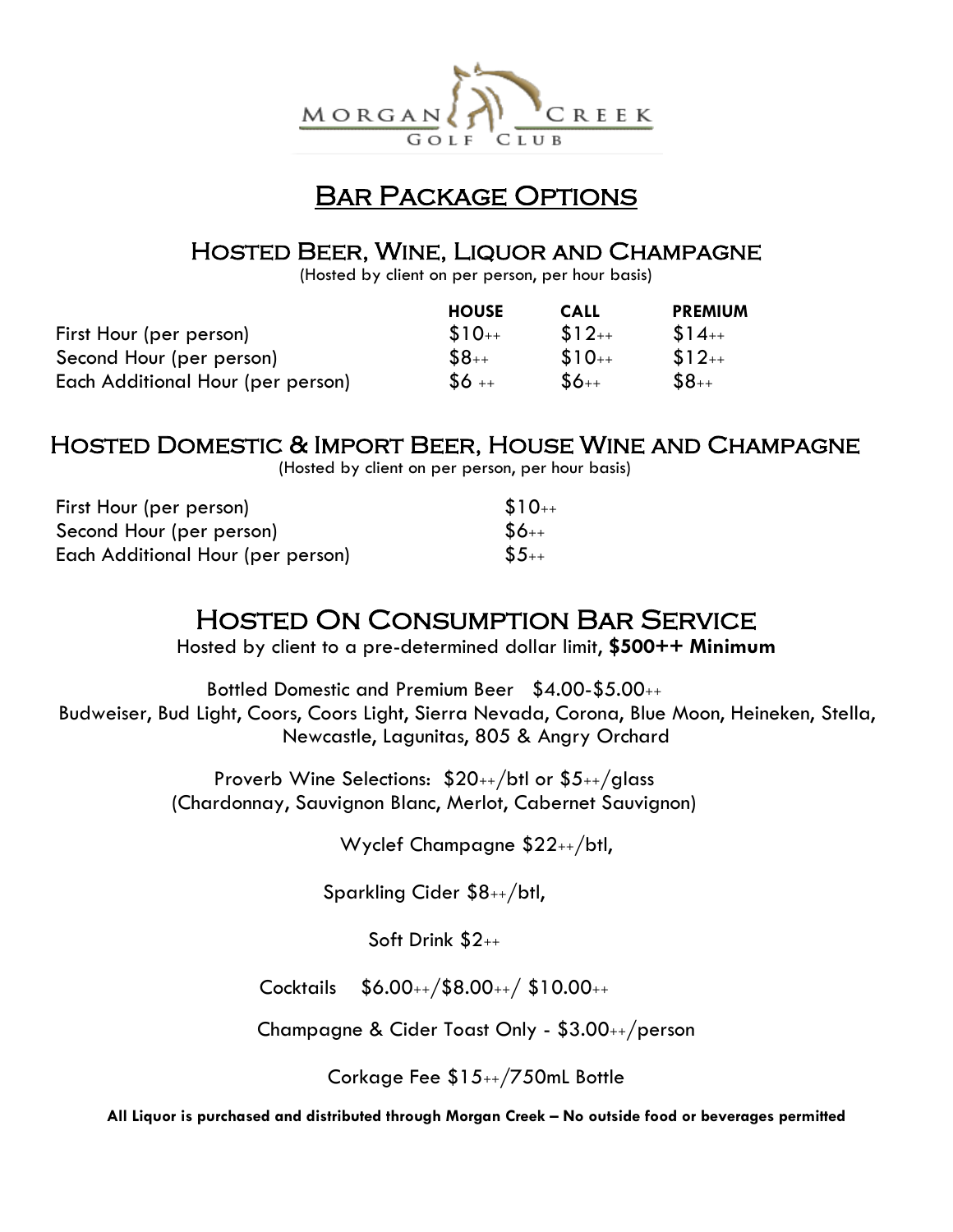

## Bar List

#### **DOMESTIC BEER \$4**: Budweiser, Bud Light, Coors Light, O'Douls

**PREMIUM BEER \$5**: Corona, Sierra Nevada, Stella, Blue Moon, Newcastle, Lagunitas, 805

**WINE \$5**: Cabernet, Merlot, Chardonnay, and Sauvignon Blanc.

### **HOUSE LIQUORS \$6**:

Barton Rum Sauza Tequila Seagram's Vodka Seagram's Gin Barton's Whiskey High Ten Whiskey

#### **CALL LIQUORS \$8**

Absolut Vodka Titos Vodka Ketal One Vodka Tanqueray Gin Captain Morgan Rum Malibu Rum Fireball Whiskey Jameson Jim Beam Crown Royal Casadores Tequila

#### **PREMIUM LIQUORS \$10**

Bombay (Sapphire) Bulleit Bourbon **Glenlivet** Grey Goose Vodka Hennessy Johnny Walker Black Label Makers Mark Patron Tequila